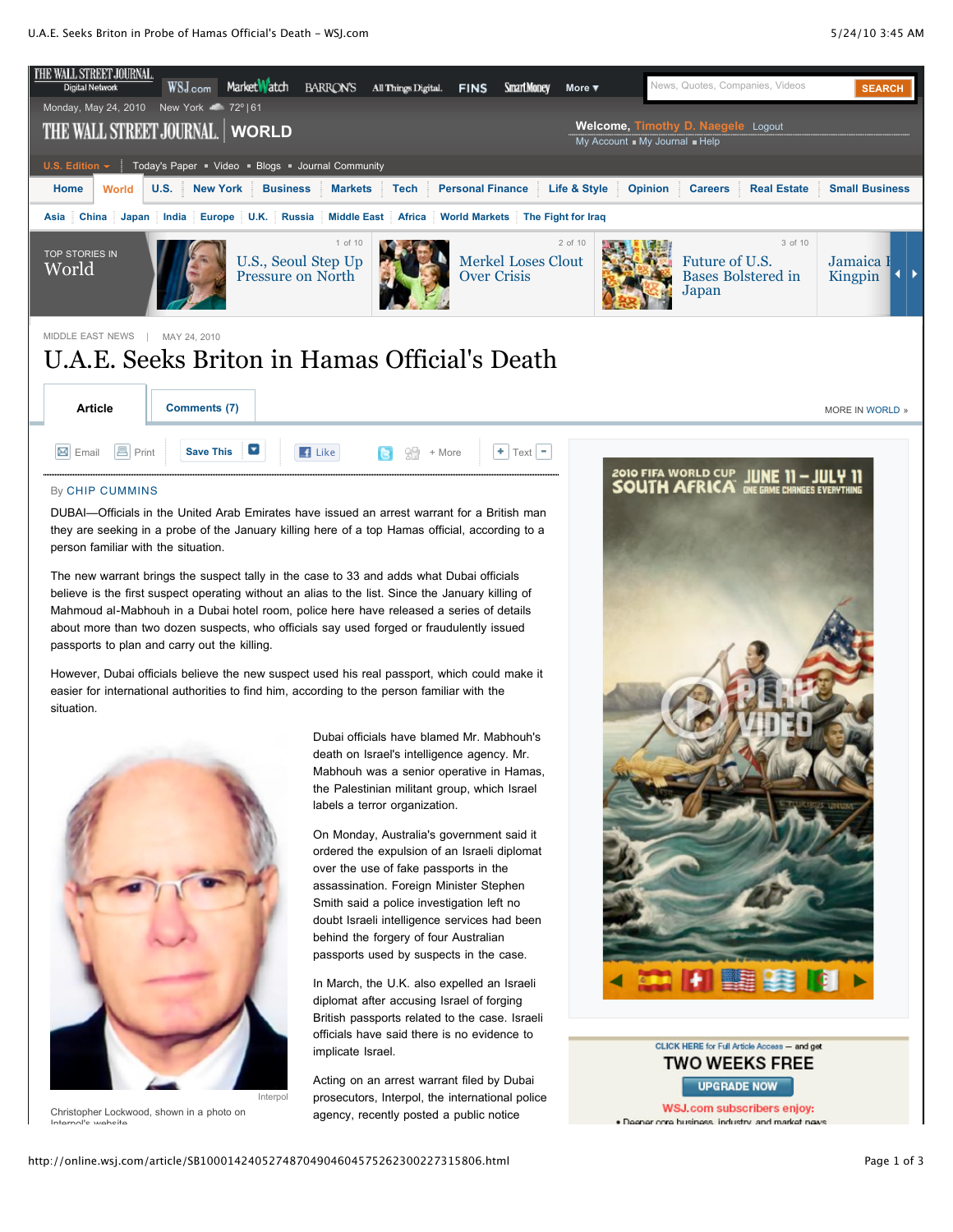#### U.A.E. Seeks Briton in Probe of Hamas Official's Death - WSJ.com 5/24/10 3:45 AM

Interpol's website.

seeking British national Christopher Lockwood, 62 years old. An Interpol

spokesman declined to comment about the notice, which is published on Interpol's website. The notice said Mr. Lockwood was born in Glasgow, Scotland.

#### **More on Dubai**

**[WSJ.com/Mideast: News, photos, video](http://online.wsj.com/public/page/mideast.html)**

U.K. police have been cooperating with Dubai police, and the two agencies believe Mr. Lockwood isn't in Britain but could be traveling in Europe, according to the person

familiar with the situation.

A spokesman for the British police said the force doesn't comment about foreign cases in which it is assisting.

A spokeswoman for the U.K.'s Foreign and Commonwealth Office said she couldn't comment specifically about the new suspect. "This is part of an ongoing Emirati investigation into the killing" of Mr. Mabhouh, she said. "The U.K. continues to provide assistance to the Emiratis in their investigations."

Dubai police won international kudos for quickly piecing together CCTV footage, immigration data and flight, phone and credit-card records after the Jan. 19 death to identify several batches of suspects. At one point, two suspects in the killing were caught on a hotel security camera sharing an elevator with their alleged victim.

The case triggered a firestorm in Europe after Dubai released information about suspects that they took from forged or fraudulently issued passports from a number of countries, including the U.K. and several other Western European states. Several capitals launched probes into how their passports could have been misappropriated. So far, Britain is the only country to have disclosed its findings publicly.

Despite the police work in Dubai, the investigation hasn't yet resulted in any arrests. Dubai officials detailed where they thought most of the suspects traveled immediately after the operation. But since all Because the previously identified suspects were believed to be traveling with false identification, authorities have assumed they continued using aliases.

That makes the identification of Mr. Lockwood a possible significant breakthrough in the case. In another possible break, Dubai officials now believe that one of the other suspects they are seeking is the same man being sought by New Zealand police in relation to a 2004 case of passport fraud, according to the person familiar with the situation.

|                                                                                                                                                           |                   | MORE IN WORLD           |
|-----------------------------------------------------------------------------------------------------------------------------------------------------------|-------------------|-------------------------|
| <b>⊠</b> Email   B   Printer Friendly   h Order Reprints                                                                                                  | Tools<br>Soonsor: | TRY EMAIL MARKETIN      |
| <b>D</b> Like<br><b>f</b> Be the first of your friends to like this.                                                                                      |                   |                         |
| Share:                                                                                                                                                    | <b>in</b>         |                         |
| <b>SPONSORED LINKS</b>                                                                                                                                    |                   |                         |
| <b>Bahamas</b><br>Find best 10 Bahamas sites from over 10 sources at once!<br>Best10Results.com/Bahamas                                                   |                   |                         |
| Believe in Israel.<br>Believe in Peace. Support a two-state solution.<br>peacenow.org                                                                     |                   |                         |
| <b>Lookup Arrest Warrants?</b><br>Lookup Free Arrest Warrants On Anyone Right Now! Official Service<br>ArrestWarrants GovArrestRecords com                |                   |                         |
| <b>Add a Comment</b><br>We welcome your thoughtful comments. Please comply with our <b>Community rules</b> .<br>All comments will display your real name. |                   | <b>JOURNAL COMMUNIT</b> |

· Exclusive newsletters and alerts

- . Save & share article functionality within the Journal Community
- **[Video](http://online.wsj.com/video-centerworld-news.html) [Indian Air Crash:](http://online.wsj.com/video/indian-air-crash-hunt-for-answers/AFE0F0A9-306A-404D-A60E-3B27F5C08576.html?mod=WSJ_Article_Videocarousel_1) Farmers Turn [Landslide Hits](http://online.wsj.com/video/landslide-hits-train-in-china/0BDAA4A7-93EA-41DC-A472-80249535A898.html?mod=WSJ_Article_Videocarousel_3)**

**Hunt for Answers**  $2:1'$ 

**[Champs-Elysees](http://online.wsj.com/video/farmers-turn-champs-elysees-green/3BE40967-0B46-45E1-BF3F-325132641AB7.html?mod=WSJ_Article_Videocarousel_2) Train in China**  $0:57$ 

## **More in World**

|  |  | U.S., Seoul Step Up Pressure on North |  |
|--|--|---------------------------------------|--|
|  |  |                                       |  |

**Green** 1:59

[Future of U.S. Bases Bolstered in Japan](http://online.wsj.com/article/SB10001424052748704546304575261332428348428.html?mod=WSJ_article_MoreIn)

[Jamaica Hit By Violence Over Kingpin](http://online.wsj.com/article/SB10001424052748704226004575263091352118462.html?mod=WSJ_article_MoreIn)

[U.K. Details Cuts to Trim Deficit](http://online.wsj.com/article/SB10001424052748704113504575263892909567622.html?mod=WSJ_article_MoreIn)

[Merkel Loses Clout Over Crisis](http://online.wsj.com/article/SB10001424052748704904604575262802823783996.html?mod=WSJ_article_MoreIn)

## **[Most Popular](http://online.wsj.com/public/page/most_popular.html)** [Read](http://online.wsj.com/article/SB10001424052748704904604575262300227315806.html#mostPopular_mostRead) [Emailed](http://online.wsj.com/article/SB10001424052748704904604575262300227315806.html#mostPopular_mostEmailed) [Video](http://online.wsj.com/article/SB10001424052748704904604575262300227315806.html#mostPopular_mostPopularVideo) [Commented](http://online.wsj.com/article/SB10001424052748704904604575262300227315806.html#mostPopular_mostCommented) [Searches](http://online.wsj.com/article/SB10001424052748704904604575262300227315806.html#mostPopular_mostSearched)

| Future of U.S. Bases Bolstered in Japan |  |  |
|-----------------------------------------|--|--|
|                                         |  |  |

- 2. [BP Chief: Latest Try Has Risks](http://online.wsj.com/article/SB10001424052748704546304575260641893421742.html?mod=WSJ_hp_mostpop_read)
- 3. [Paul Remarks Have Deep Roots](http://online.wsj.com/article/SB10001424052748704167704575258873204669074.html?mod=WSJ_hp_mostpop_read)
- 4. [Thai Film Wins Palme d'Or at Cannes](http://online.wsj.com/article/SB10001424052748704226004575262682327597388.html?mod=WSJ_hp_mostpop_read)
- 5. [U.S. Wasn't Ready for Major Oil Spill](http://online.wsj.com/article/SB10001424052748704904604575262703867624266.html?mod=WSJ_hp_mostpop_read)

[Most Read Articles Feed](http://online.wsj.com/rss?mod=fpp_rss)

| <b>Latest Tweets</b>                                                                                                                                                                           | <b>Follow</b> |
|------------------------------------------------------------------------------------------------------------------------------------------------------------------------------------------------|---------------|
| "Turkish Opposition Elects New Leader<br>http://on.wsj.com/bVj4O6"<br>17 min ago from WSJAsiaBiz (WSJ Asia Business)                                                                           |               |
| "Economists See Solid Growth: The U.S. economy should<br>expand at a solid pace this year and next as consumers in<br>http://on.wsj.com/bd7sbu"<br>27 min ago from WSJEurope (WSJ Europe News) |               |
| "U.K. Details Cuts to Trim Deficit http://on.wsj.com/c23IUI"<br>43 min ago from <b>WSJUK (WSJ U.K.)</b>                                                                                        |               |
| "U.K. Details Cuts to Trim Deficit http://on.wsj.com/aNQ7EU"<br>55 min ago from WSJEuropeBiz (WSJ Europe Business)                                                                             |               |
| "U.K. Details Cuts to Trim Deficit: U.K. Chancellor of the<br>Exchequer George Osborne said the new government had<br>http://on.wsj.com/cnfdpb"<br>58 min ago from WSJEurope (WSJ Europe News) |               |
| <b>Latest Headlines</b>                                                                                                                                                                        |               |
| U.S. Wasn't Ready for Major Oil Spill                                                                                                                                                          |               |